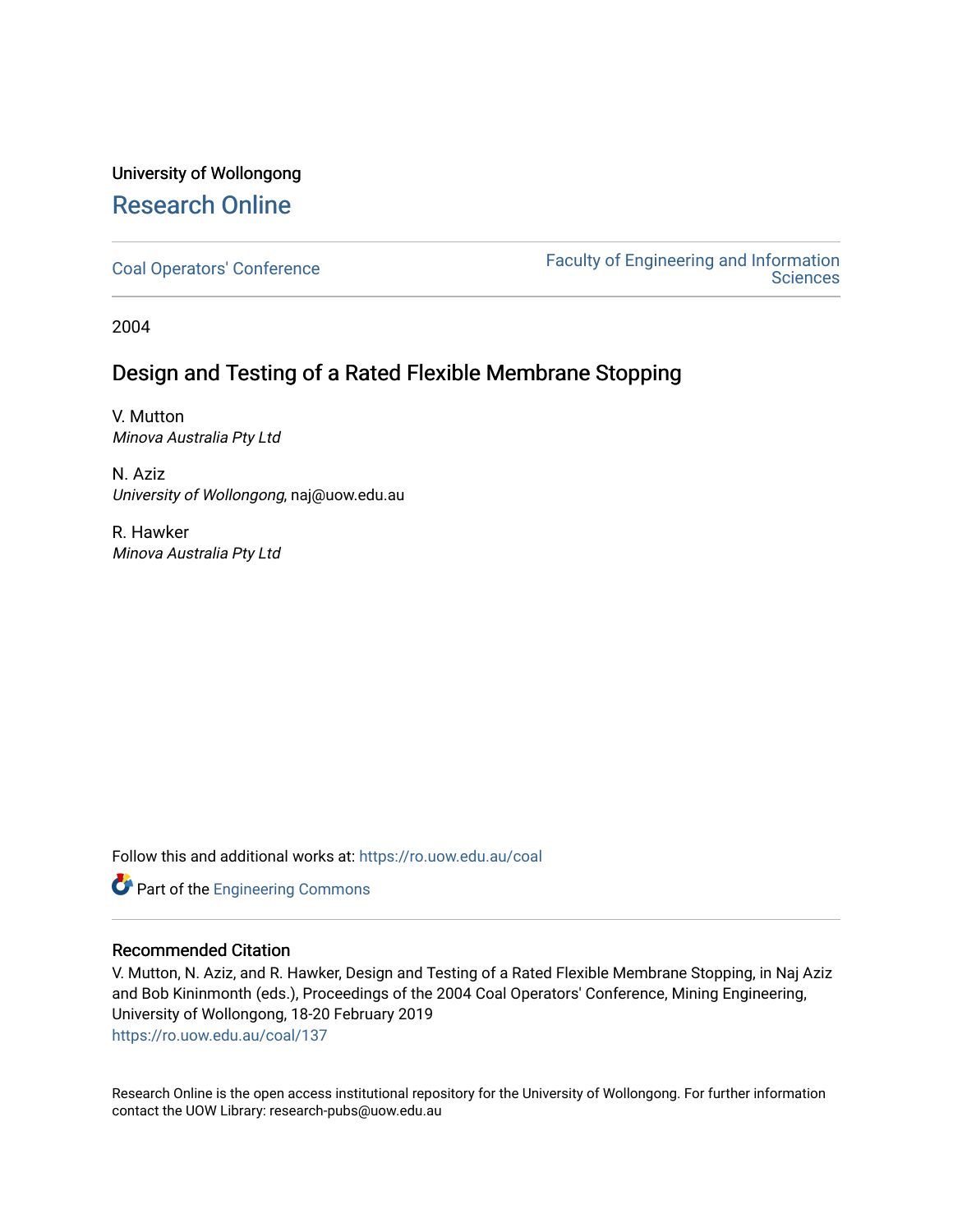# **DESIGN AND TESTING OF A RATED FLEXIBLE MEMBRANE STOPPING**

## **Verne Mutton <sup>1</sup>** , **Naj Aziz <sup>2</sup> and Robert Hawker <sup>3</sup>**

*ABSTRACT:* The introduction of flexible explosion rated stoppings has become an item of interest to many supply, contract and mining companies in the last few years. These ventilation devices are characterized by the fixing of various fabrics with direct bolt attachments to the mine roadway perimeter. They are often rated through design calculations rather than practical assessment of the system for load carrying capacity. These design calculations are often based on the tensile capacity of the fabrics and assume full distribution of load over the entire cloth surface which is impossible to achieve in practice. The potential limitations that may exist with flexible stopping systems through Minova Australia's experience in the development of its Flexi-Stop ventilation stopping is described.

### **INTRODUCTION**

During the course of underground coal mining, it sometimes becomes necessary to install stoppings to separate the air paths in the mine. In order to fulfill this function efficiently, the stopping must have minimal leakage over its intended life. Underground mining imposes a variety of conditions on the stopping such as fluctuations in ventilation pressure, changes in the boundary conditions due to movement of strata, impoundment of water and changes in atmospheric humidity. Stoppings have been constructed of either cementitious based products including cement based shotcrete, Gypsum plaster, ash bricks and stoppings consisting of props, wooden battens and plasterboard. Stoppings can be damaged by strata convergence and are often difficult to repair in order to minimize leakage. Severe damage often necessitates complete replacement which is difficult when personnel inbye require ventilation air. Many of these stoppings are required to possess an explosion rating. Legislation introduced in Queensland in 1993 required that stoppings be able to withstand pressures of 14 kPa (2 psi) and 35 kPa (5 psi) under the guidelines of the Queensland Department of Mines and Energy's "Approved Standard for Ventilation Control Devices". Some mines in New South Wales have adopted the same standards for stopping installation.

Minimization of leakage through the coal ribs is also an important issue that sometimes requires treatment with strata injection and effective bolt support. Strata support in cut -throughs has not been as rigorously treated as gateroad support for economic reasons and this has often affected the long-term performance of stoppings in terms of structural integrity and air leakage. However, rib support has become part of the stopping design system in recent years. Minimization of strain softening in the roadway will help in the performance of any stopping design.

The flexible stopping concept allows for strata convergence and has many advantages over a conventional rigid stopping. Depending on the design, it can be installed temporarily and can be unbolted and hung to the roof if renewed access for men and materials becomes necessary. The Flexi-Stop design can be installed where high ventilation pressure differentials exist. It is possible to transport many stopping kits in a conventional materials pod whereas other rigid designs require large material weights and volumes with a greater component of manual handling. Depending on the design, these stoppings offer productivity gains to the contractor or mine installing them with potentially up to three being installed per shift.

In 2002, Minova Australia embarked on a test program of flexible stopping des igns that was based on evaluation of the response to both static and dynamic pressure testing. Initially static testing of various cloths

 $\overline{a}$ 

<sup>1</sup> Senior Mining Engineer, Minova Australia Pty Ltd

<sup>2</sup> Associate Professor of Mining Engineering, University of Wollongong

<sup>&</sup>lt;sup>3</sup> Product Manager, Minova Australia Pty Ltd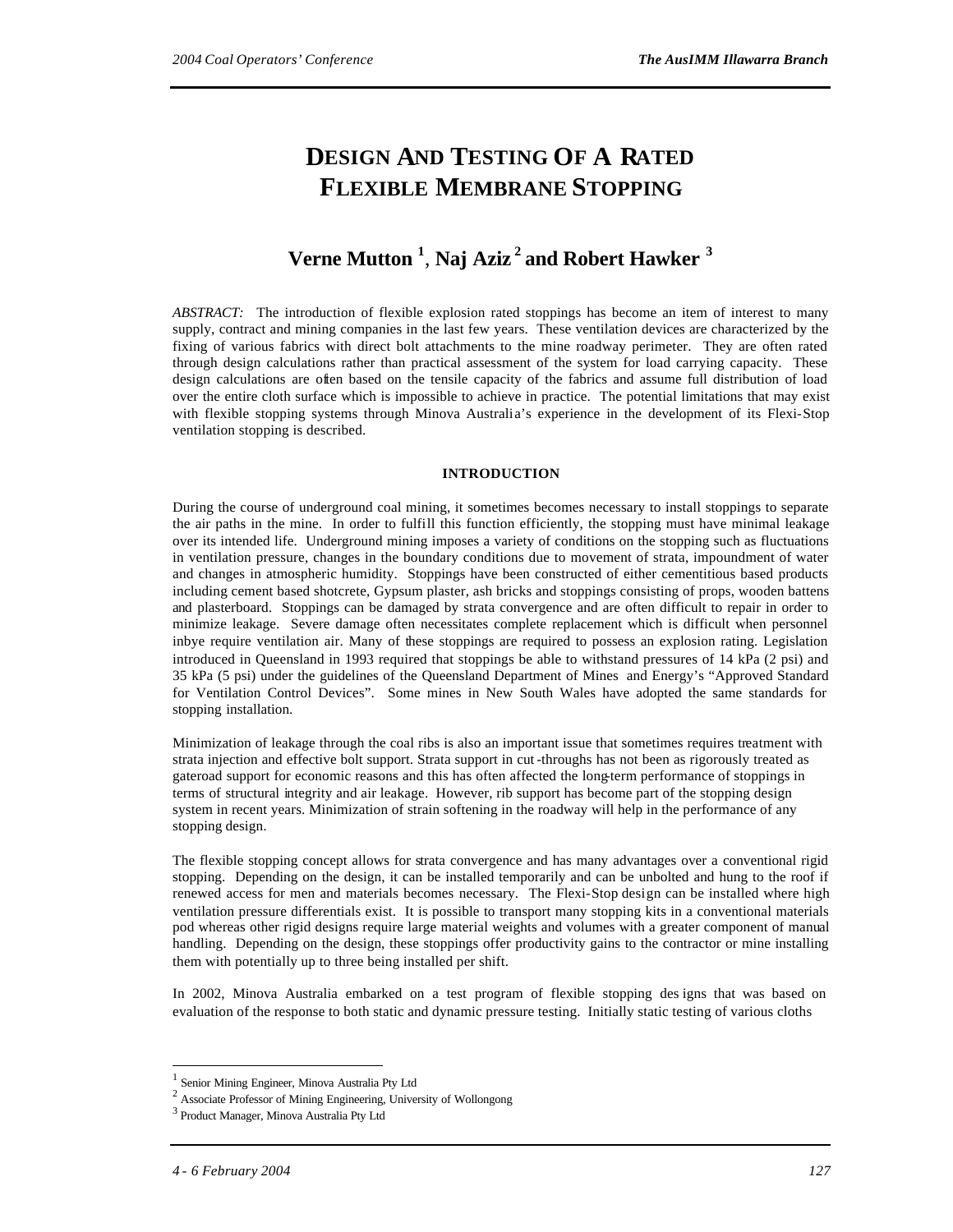was undertaken at the School of Civil, Mining and Environmental Engineering, University of Wollongong (UOW). This research program evaluated the static load response of a stopping design. Results from this testing gave confidence to undertake dynamic pressure evaluation at the National Institute of Occupational Safety and Health's testing facility at Lake Lynn Experimental Mine (LLEM), PA during November, 2003. These stoppings were designed to resist an explosion pressure of 14 kPa (2 psi) and 35 kPa (5 psi) and were evaluated in a range of pressures from 19.6 to 42.7 kPa (2.8 to 6.1 psi).

These research programs focus on the ability of particular stopping designs to maintain their structural integrity whilst being subject to a specific methane or methane and coal dust explosion. A series of controlled explosions of successively increasing magnitude provided data that can be used to optimize future seal designs in terms of strength and the economics related to material usage and installation times.

The installation methods, static load results and the explosion test results associated with the Flexi-Stop flexible stoppings are presented in this report. Measurements of stopping response to both static and dynamic load are summarized in tabular format.

## **STATIC LOAD TEST PROGRAM**

Static load testing of the stopping system was conducted in three separate programs. This testing series documented the static load results achieved on four fabric types referred to in this paper as Fabric A, Fabric B, Fabric C and Fabric D. The aim of the test series was to achieve a static load equivalent to 14 kPa (2psi).

Each static load t est was conducted by fixing the fabrics inside a purpose built steel frame manufactured from "I" beams. The internal dimensions of this steel frame were 4.0m x 2.7m with the steel frame designed for a maximum static load capacity of 19.6 kPa (2.8 psi), which is equivalent to 21.5t.

The frame was located in a horizontal position above the lab floor and supported using a combination of concrete blocks and steel props 1m from floor level.

The fabric loading was carried out using a 70t capacity hydraulic jack mounted at the centre of the load frame. The ram was powered by a Rexroth 630 ATO pressure pack with the applied load monitored by an Interface Model 24/HL load cell. Figure 1 details the frame assembly and load testing position.



**Fig 1 - View of the testing frame with Fabric A attached.**

The first test program involved the static load testing of Fabric A and Fabric B. Fabric A was a white PVC non-woven fabric of thickness 0.45mm and tensile strengths documented as 40 kN/m. Fabric B was a green canvas type fabric of thickness 0.65mm with no documented strength characteristics. Both fabrics were fixed to the steel frame by wrapping the periphery of the fabrics around 150mm wide wire mesh (aperture size 50mm x 75mm) then bolting to the steel frame using 150mm square steel plates and 20mm diameter bolts. In addition to this, plywood and G clamps were used to further distribute load of the cloth around the frame perimeter. Figure 1. shows Fabric A loaded into the test frame.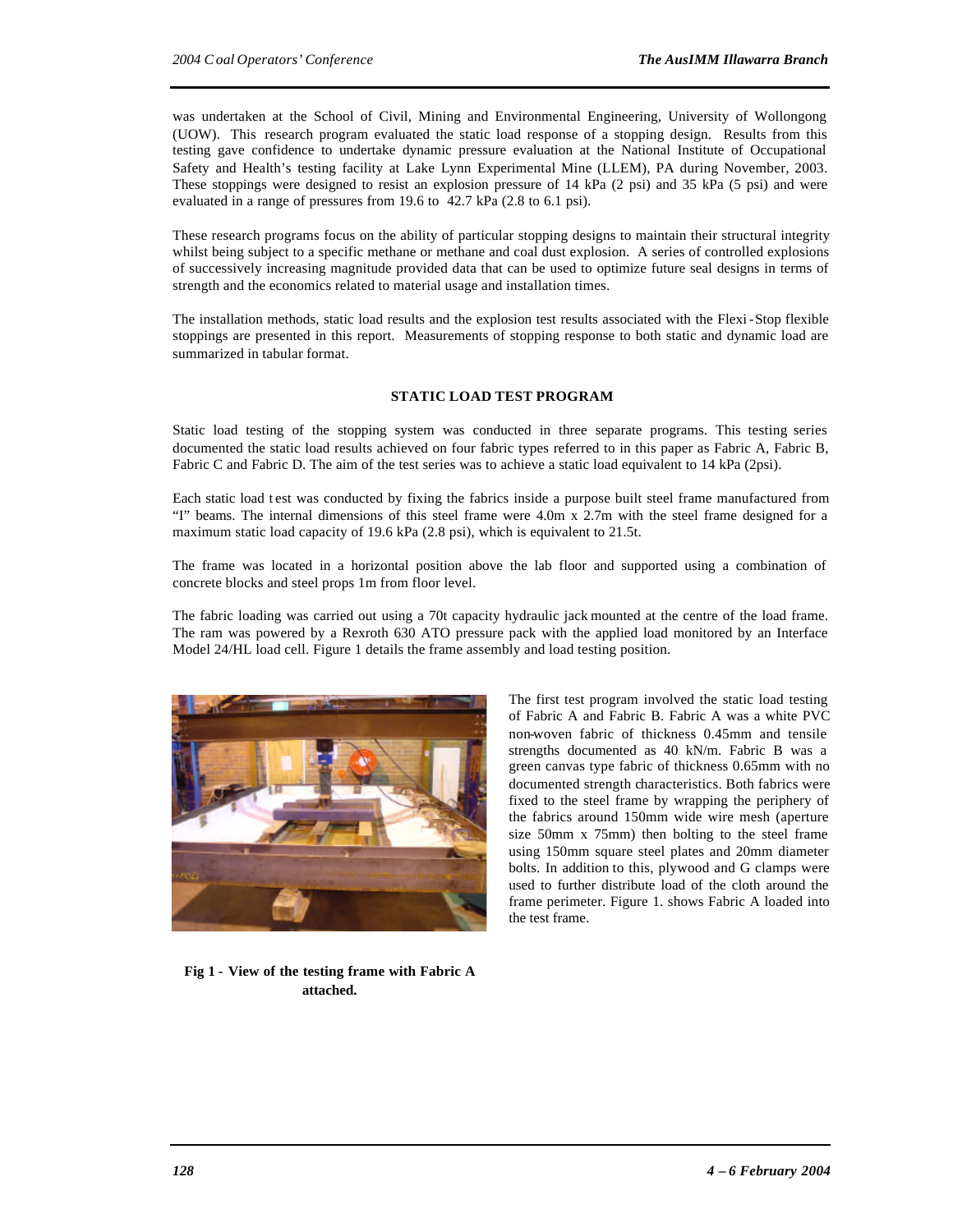

Hydraulic Jack Ram Displacement (mm) **Fig 2 - Hydraulic jack load vs ram displacement**

Loading of Fabric A commenced with the placement of 1112.10 kg of weights. It was evi dent during the placement of these weights that the fabric was unevenly loaded. This uneven tension was further evident during loading via the hydraulic ram, which eventually led to failure of the fabric at a total load of 2032 kg, which was well short of the desired load needed to achieve 14 kPa (2psi). Figure 2 shows the Hydraulic jack load vs the ram displacement. Fabric B also exhibited uneven loading with failure occurring during placement of the weights at 661kg.

Both Fabrics exhibited failure at the anchor plate zones located in the central positions on the long span section. This failure was due to point loading of the fabrics at these points and characterized by initial puncturing of the fabric then tear propagation of the fabric around the plate zones. Figure 3. shows the failure of Fabric A around plate zones.



**Fig 3 - Fabric A failure at plate zones**

It was evident from the first test program two issues needed to be addressed for a 2psi load rating to be achieved. The first of these was the effect of uneven load distribution concentrated around the plate zone. This effect was hoped to be overcome through either a more efficient load transfer system or higher tensile strength fabric. The second consideration was tear propagation of the fabric once puncturing of the cloth had occurred.

As a consequence of the results achieved during the first test program Fabric C was selected for the second test program. Fabric C was a composite fabric consisting of a high tensile strength geogrid backed by a non woven fibrous mat. The tensile stren gth of Fabric C was 26.5 kN/m. No tear strength data was available but it was thought the composite nature of the fabric would offer improved tear propogation resistance.

Fabric C was again fixed in the same method as Fabrics A and B however a thin sprayable liner (TSL) Tekflex was used to seal the fabric around the perimeter. It was anticipated that the TSL would be later used as the sealant for Fabric C thus the reason for its inclusion in the load test.

Uneven loading was again seen during placement of the weights at a value of 1050kg. This weight was actually increased during the loading test due to the addition of spacers placed between the hydraulic jack and the loading frame. Spacers were required during the ram loading due the vertical displacement of the fabric exceeding the jack pistons stroke length. The final weight of 1089.5kg was added before applied ram load.

Several stages of failure were evident during the test program including tearing of the TSL, snapping of the geogrid around the plate zones and tearing of the fibrous mat around the plate zones. A total load of 7900kg was achieved during the test with a vertical displacement of 300mm. Figure 4. shows the three failure events seen during the test. Figure 5 shows the hydraulic jack load vs the ram displacement for the test program 2.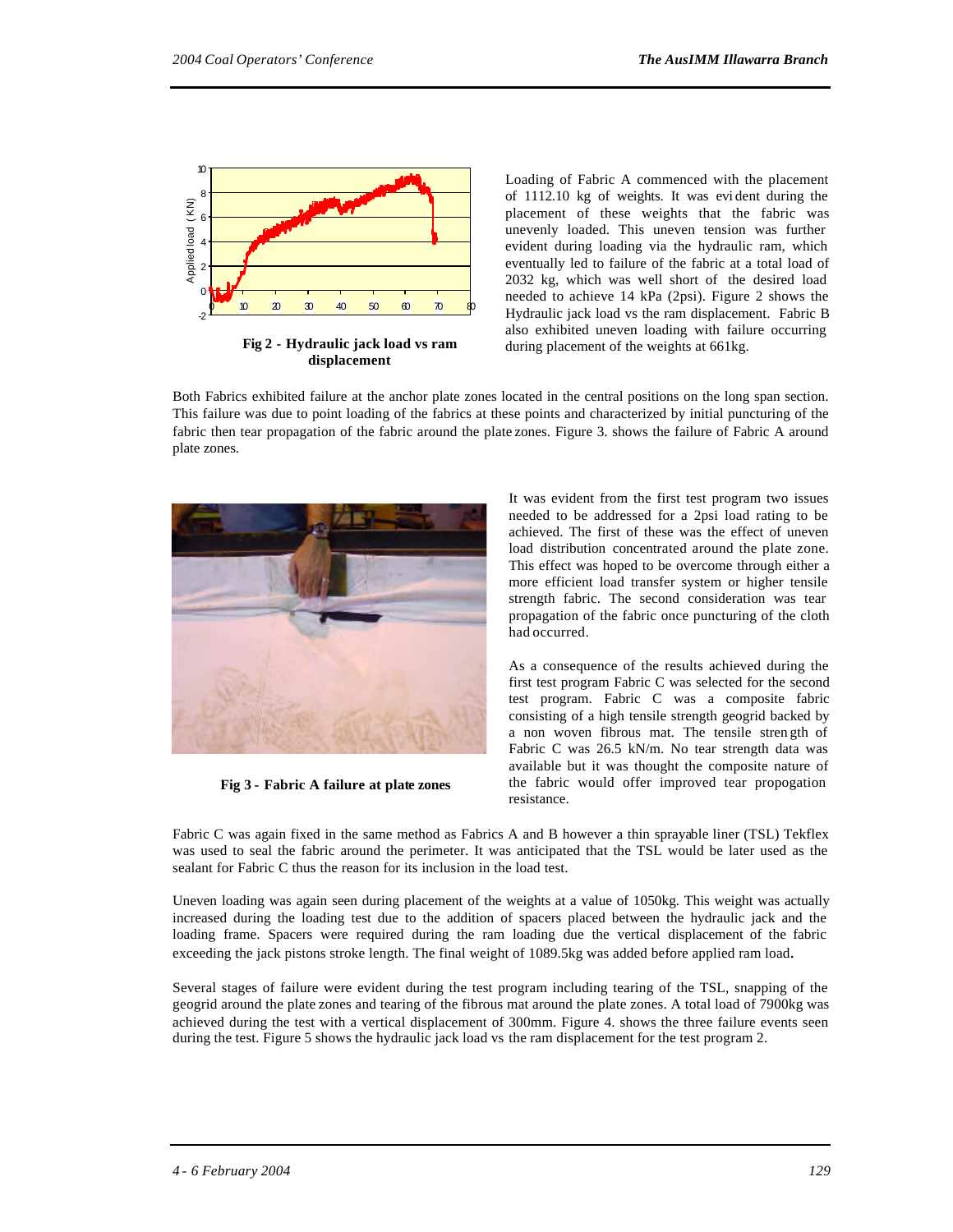

**Fig 4 – Jack load and FFC sagging versus loading time**



**Fig 5 – 280mm laterial width of the torn felt around the central plate @ 68 kN load (total applied load – 0.795t)**

Although a significant improvement in load had been achieved the result was still well short of the required 15.5T needed for 2psi. To overcome point loading at the plate zones, across the short span, a different fixing system was required and a higher strength single component fabric.

Test program 3 involved the testing of both these items with Fabric D selected for the test work. Fabric D was a PVC coated ultrahigh tensile strength woven fabric with weight of 2kg/m, thickness of 1.7mm and tensile strength of 200kN/m. Initial in-house testing by fixing Fabric D in a steel slot structure indicated that even distribution of load could be more effectively achieved. Figure 6 and Figure 7 detail the test work and slot method used to achieve loads of 7000kg/m. Based on this result it was thought that over the 4m length of the loading frame a load near 28t could be achieved and would give greater confidence to undertake further testing at UOW.





## **Fig 6 - In house testing of fixing Fig 7 - Slot fixing system system and Fabric D**

The final test program involved fixing fabric D using the slot system along the 4m length of the testing frame and bolting the cloth using square steel plates with rubber washers along the 2.7m lengths. This test program was completed in two sections due to early failure of the slot fixing system in the first section. Adjustments were made to the steel grade of the slot and the method used to hold the fabric in the slot. Section 2 involved loading of fabric D with the same method as for the previous fabrics tested with the addition of sand to further distribute load. After placement of the initial 2226kg of weight it was evident the load was more evenly distributed along the 4m length. During testing additional gussets were added to bond the slot to the test frame and stop bending of the slots. Further timber posts were also added to support the test frame as buckling of the 4m length was beginning to occur. A maximum load of 20.371 t was applied to the cloth, equivalent to 2.71psi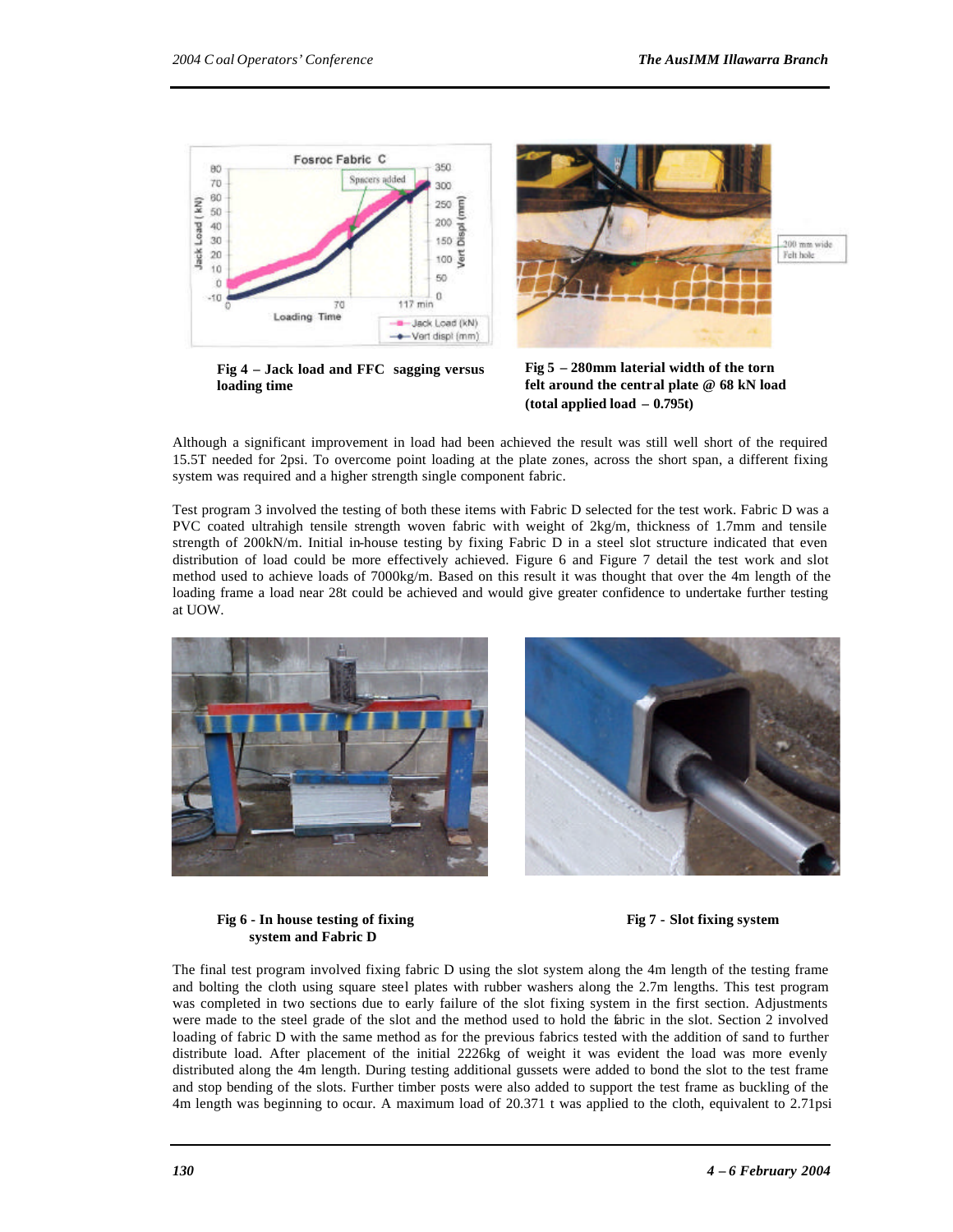and near to the 2.8psi static load capacity of the test frame. Figure 8 details the Hydraulic jack loads and vertical displacement of Fabric D during the section 2 tests. Figure 9 details Fabric D fixed in the test frame during loading and Figure 10 shows the tests frame buckling under load.



**Fig 8 - Hydraulic jack load vs vertical displacement for Fabric D**



 **Fig 9 - Fabric D load distribution in slot Fig 10 - Buckling of the test frame under load**

## **EXPERIMENTAL MINE AND TEST PROCEDURES**

LLEM is one of the world's foremost laboratories in conducting large-scale explosion testing of seals and stoppings and the test area is designed to withstand explosion pressures up to  $\sim$ 700 kPa ( $\sim$ 100 psi). Figure 11 shows an expanded view of the stopping test area in the multiple-entry section of LLEM.

Two Flexi-Stop stoppings were constructed in cut-throughs 6 and 7 between B- and C- drifts. There were already seals in the first three cut-throughs from the simulated face and concrete block stoppings in cut-throughs 4 and 5. Before each explosion test a hydraulically operated, track mounted, concrete and steel bulkhead was positioned across E-drift to contain the explosion pressures in C-drift.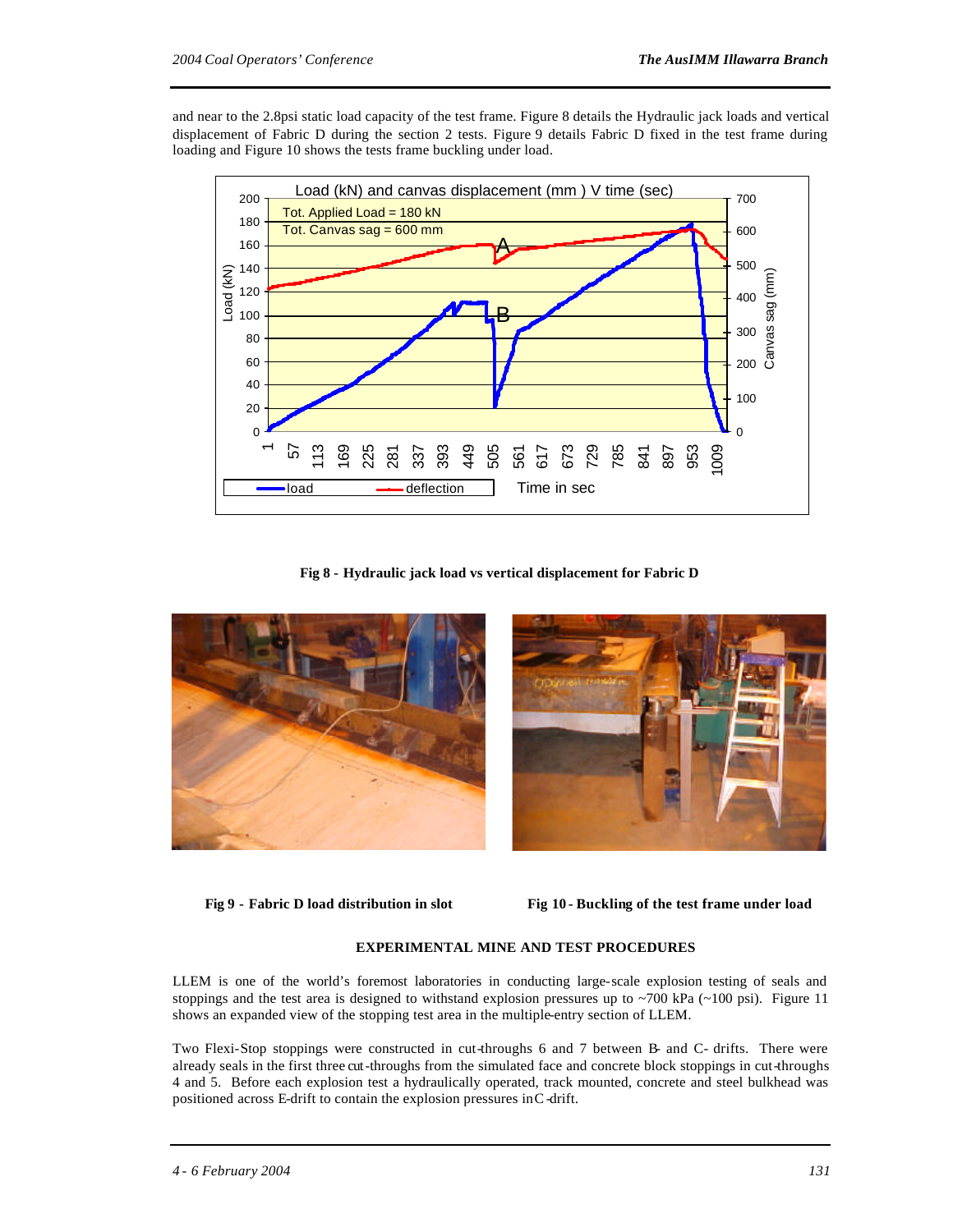Four full-scale explosion tests were conducted in LLEM C-drift in November, 2003. These gas explosions were designed to provide an increasingly higher pressure pulse on the stopping designs during each subsequent test.



**Fig 11 – LLEM Layout**

The Flexi-Stop flexible stopping designs were located in cut-through 6 at 167.6 metres and cut-through 7 at 197.8 metres from the face of C-drift. Refer to Figure 11 for details.

For first two tests (test 459# and 460#) a clear plastic diaphragm blocking off Cdrift contain ed the natural gas and air mixture within a 3 m deep by 3.7 m wide ignition zone  $({\sim}27\text{m}^3)$ . For the last two tests (tests  $# 461$  and  $# 462$ ), the methane-air ignition zone was extended out to 8.2 m from the face forming a gas volume of  $\sim$ 78.3 m<sup>3</sup>. A circulation fan inside the ignition zone ensured uniform mixing of the methane-air mixture before the explosions were set off. For tests

460# and 462#, the circulation fan remained operating during the ignition process to provide turbulence and more rapid flame development. The electric match, used as the ignition source, was placed either mid-width within the zone and 0.9 m outbye the face near the door (test # 459) or at mid-height and mid-width near the face (tests 459# - 461#). Double point ignition (one electric match near the center of the face and one located near the right inbye corner) was used during test # 462. Pressures generated were lower when ignition was further outbye the face because the explosion would vent outward as it burned towards the face

As the explosions travel towards the stoppings down C-drift the static pressure was measured at a transducer  $\sim$  4 metres from the face.

## **INSTRUMENTATION**

Each drift has ten environmentally controlled data-gathering stations inset in the rib wall. Each data-gathering station houses a strain gauge pressure transducer that is perpendicular to the entry length (and explosion gas flow) and therefore measures the static pressure generated by the explosion. Pressure transducers were located on the C-drift rib at locations 152.7, 182.3 and 230.7 metres from the face near the Flexi-Stop locations. Most of the pressure transducers were rated at  $0.100$  psia, with  $0.5$  V output, infinite resolution, and response time less than 1 ms. A few 0-50 psia transducers were also used.

Although the pressure transducers measured absolute pressure, the local atmospheric baseline pressure was subtracted from the outputted data traces, so that they were gauge pressure values. For some of the explosion tests, the static pressure pulses exerted on each stopping were measured by interpolation of the data from the two nearest C-drift pressure transducers, one inbye and the other outbye the crosscut position. Additional pressure transducers were installed on the C-drift (explosion side) side of the stopping in crosscuts 6 and 7. These transducers were suspended approximately 0.45 m from the mine roof and were located about 0.3 m in front of each stopping. These transducers were positioned perpendicular to the stoppings. The pressure dat a recorded by these transducers measured the total pressure (combination of static and dynamic pressures) generated on the stoppings during each of the explosion tests. A similar transducer was also mounted from the mine roof  $\sim$  3.3 m behind each stopping on the non-explosion side (B-drift). These B-drift transducers were positioned parallel to the stopping or perpendicular to the explosion path thereby recording only the static pressures caused by any gas flow or air displacement.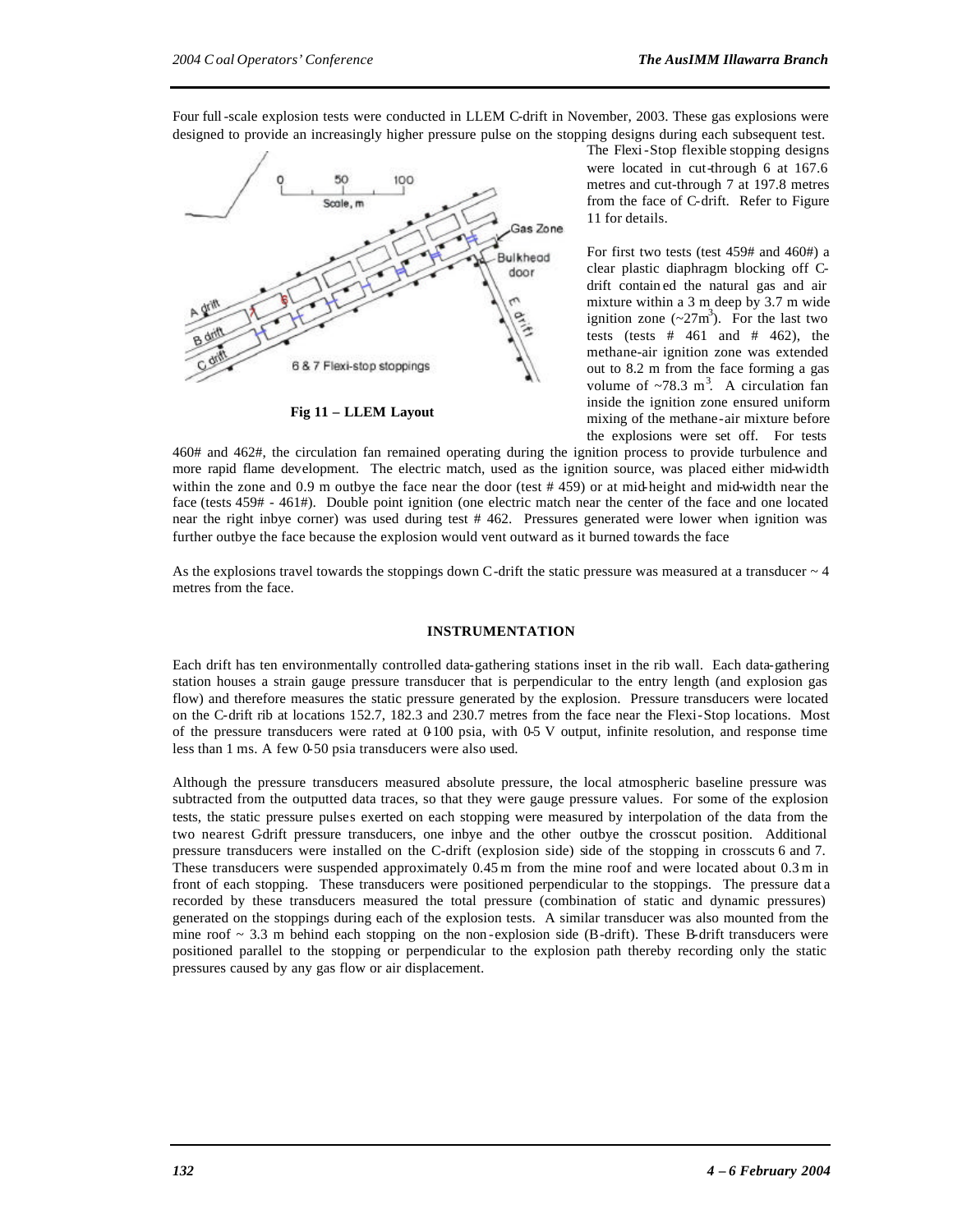The data gathered during the explosion tests were relayed from each of the data-gathering stations to an underground instrument room off C-drift and then to an outside control building.

A high-speed, 64 -channel, PC-based computer data acquisition system (DAS) was used to collect and analyze the data.

This system collected the sensor data at a rate of 1,500 samples /s over a 5 s period. The data was then processed using LabView software and presented in graphic and tabular format. The reported data were averaged over 10 ms (15 point smoothing). This PC data analysis system allows the data traces to be expanded in time and pressure (or other sensor value) so that the peak values can be read and recorded precisely. Figure 12 shows a pressure sensor mounted on the C-drift side of the Flex-Stop stopping in cut-through 7.



**Fig 12 – Pressure Transducer**

## **CONSTRUCTION OF STOPPINGS**

Two flexible stopping designs were constructed in cut -throughs 6 and 7 between B and C drifts at LLEM. These stoppings were designed to withstand overpressures of 14 kPa (2 psi) and 35 kPa (5 psi), the higher pressure stopping being installed in cut-through 6 and the lightweight design likewise in cut-through 7. The stopping in cut-through 6 was located  $\sim$  1.7 metres towards C drift as measured from the center of the cutthrough; the cut-through 7 stopping was located  $\sim 2.4$  metres towards C-drift.

Alternatively, the crosscut 6 stopping was located approximately 4.7m into the crosscut as measured from the explosion side entry (C-drift); the crosscut 7 stopping was approximately 3.8m into the crosscut. Crosscut 6 had an average height of 2.17m and width of 5.25m (as measured between the rib slot positions); crosscut 7 had an average height of 2.24m and width of 5.12m.

In October 2003 contractors had shotcreted roof to floor rib slots into both stopping sites using the dry

application process. These slots were of 20 mm in width and 200 mm in depth. The roof section of each site had been smoothed with shotcrete. The floor of the roadways was a pad of reinforced concrete laid onto a gravel base overlying the limestone. Figure 13 shows the B-drift side of cut -through 6 stopping cloth being wedged into the shotcreted slot.

The cloth used in each stopping was Fabric D as tested at UOW. The cloth was pre-cut to an appropriate size dependin g on the dimensions of the opening being used. Each stopping was preassembled on the floor. The sewn edges of the cloth forming the roof and the floor formed a loop into which was inserted a steel pipe. The cloth along with the inserted pipes was fed into the slotted RHS steel sections intended to hold the roof and floor sections of each stopping. Each RHS section (top and bottom) had 6 evenly spaced pipes welded to provide a means to anchor the RHS section to the mine roof and floor using 25 mm diamet er by 660 mm length resin bolts.

These bolts were embedded 560 mm into 35 mm diameter drill holes and were fully encapsulated. The roof to floor span of the cloth was intentionally oversized so as not to create a pretensioned surface. The cloth material was anchored to each



**Figure 13 – Rib Strengthening**

rib by inserting it into the slot and hammering in wooden wedges at regular intervals. Refer to Figure 13. Minova's thin sprayable liner, Tekflex, was then spray applied to the entire stopping periphery. The equipment used for the spraying consisted of a mixer, pump, hoses and a 40 cfm compressor to supply air to the spray nozzle, all in a self contained module.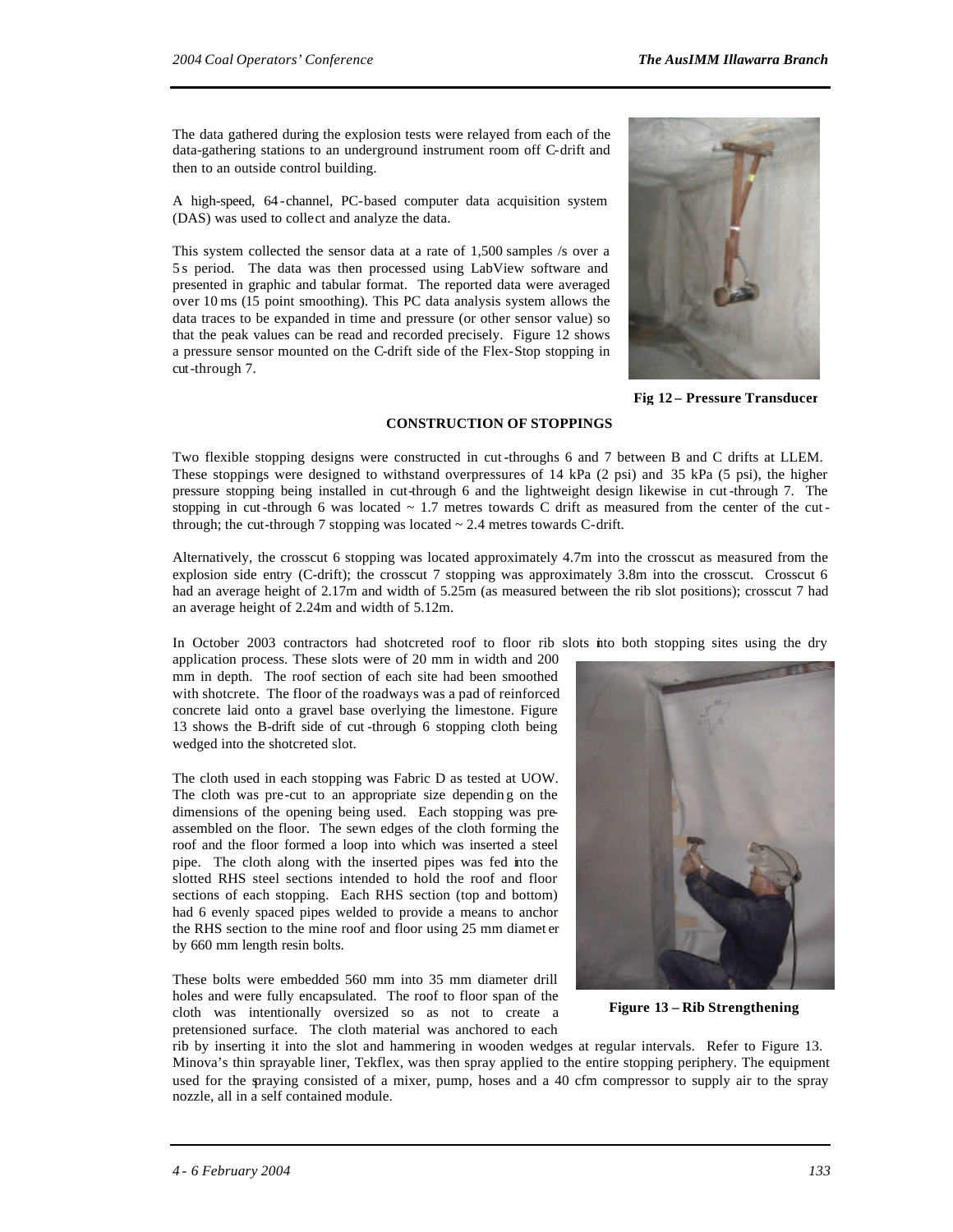Following the first explosion test (#359), 4 (for cut-through 7) and 5 (for cut-through 6) equally spaced 25 mm diameter by 400 mm length resin bolts were installed through the cloth material and into each rib (embedded 300 mm) on the C-drift side of the rib slots. Figure 14 shows the finished stopping in cut-through 6 and Figure 15 shows the finished stopping in cut-thr ough 7. Note the curve in the roof profile of cut-through 7 shown in Figure 15.





**Fig 14 – Finished stopping cut-through 6 Fig 15 – Finished stopping cut-through 7**

The stoppings were constructed under conditions analogous to those encountered in an underground coalmine. Because the concrete floor slab in each cut-through had been laid on gravel its stiffness would influence the ability of the stoppings to resist the explosion loads. The under floor aggregate was removed under each bolt hole and replaced with a slurry of gunite. The underground air temperature during the test period was around  $11.1^{\circ}$ C (52<sup> $\dot{\circ}$ </sup> F) and relative humidity in the range 76-90%.

## **EXPLOSION TEST RESULTS**

A summary of the four explosion test pressures is presented in Table 1, which lists total pressures measured on the C-drift side of both stoppings. Please note that this data is indicative only pending the finalization of a report by NIOSH.

During the first test (# 459) a total pressure of 21 kPa (3 psi) was measured at the sensor immediately in front of the cut-through 6 stopping and 19.6 kPa (2.8 psi) at cut-through 7 stopping. There was little or no damage to the stopping with roof beams and rib slots completely intact.

As mentioned previously rib bolts and square washers were installed in both stoppings before test # 460. During this test a tot al pressure of 28 kPa (4.0 psi) was measured at the sensor immediately in front of the cutthrough 6 stopping and 28.3 kPa (3.9 psi) at the same location in front of the stopping in cut -through 7. On some of the bolts the cloth sheared on three sides of the bolt plates. The rib slots essentially held the stopping rib sections of each stopping in place. The stoppings were essentially intact with no damage to the roof and floor beams and rib slots.

Test #461 resulted in total pressures of 25.9 kPa (3.7 psi) and 25.1 kPa (3.6 psi) on the stoppings in cut-through 6 and 7 respectively. There appeared no further additional damage to either of the stoppings from that observed after test #460.

Test 462# resulted in total pressures of 42.7 kPa (6.1 psi) and 37.8 kPa (5.4 psi) on the stoppings in cut throughs 6 and 7 respectively. The stopping in cut-through 7 failed when the slot in the roof RHS opened up under the high tension loads on the cloth, letting the cloth go in the central roof portion. This was not an unexpected result for a 14 kPa designed stopping.

The stopping in cut-through 6 failed after the central bolts holding the RHS beam bent and snapped dislodging the upper portion of the stopping.

In all tests the cloth remained intact where it was held within the rib slots. The RHS beams comprising the 35 kPa stopping design did not release the cloth from their slots during the four explosion tests.